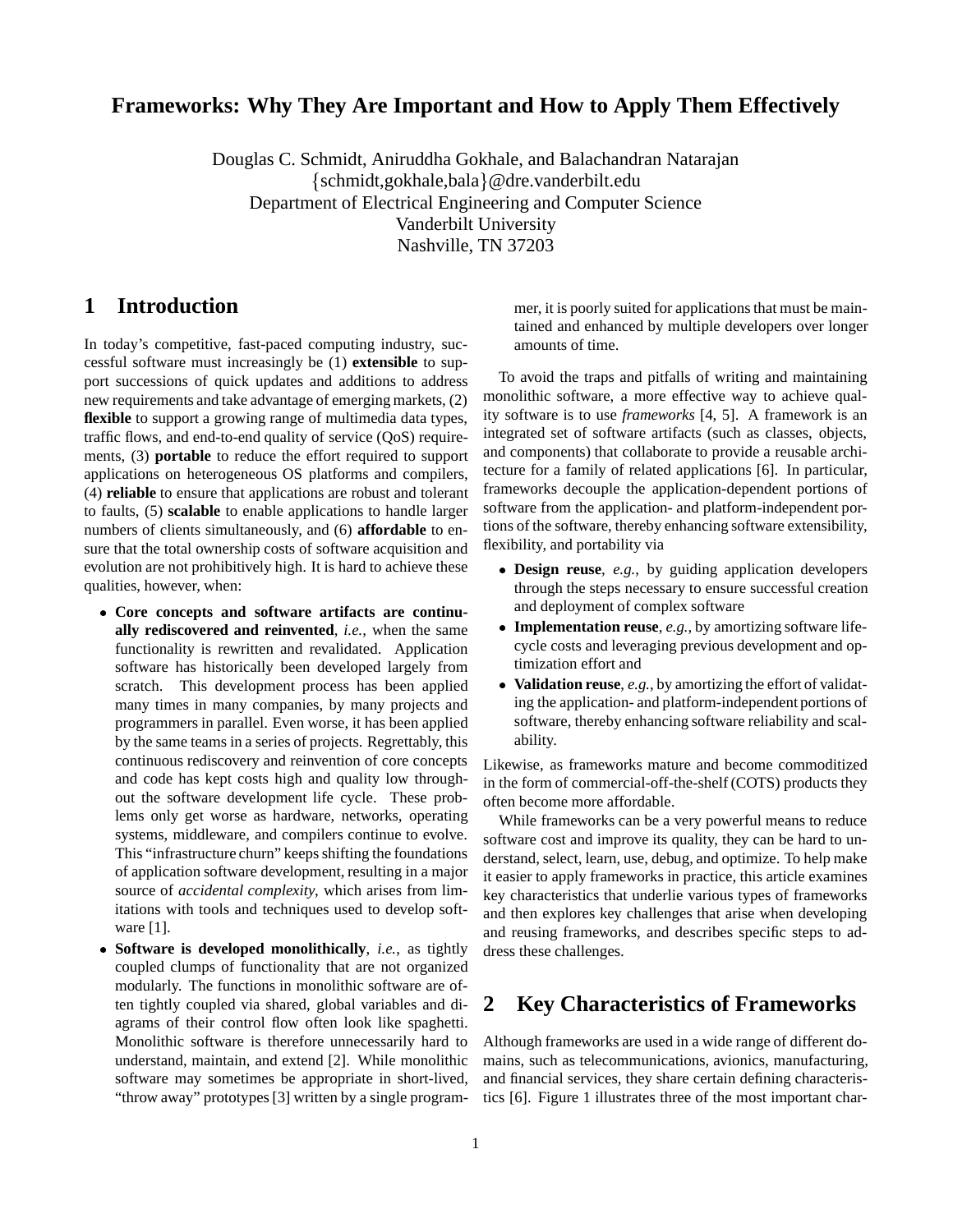

Figure 1: Relationships Between Framework Artifacts

acteristics of frameworks that help them achieve the qualities outlined at the beginning of this article. We describe each of these characteristics below:

 **A framework exhibits "inversion of control" at run time via callbacks.** These callbacks invoke the *hook methods* of application-defined components after the occurrence of an event, such as a mouse click or data arriving on a network connection. When an event occurs, the framework calls back to a virtual hook method in a pre-registered application component, which then performs application-defined processing in response to the event. The hook methods in the components decouple the application software from the reusable framework software, which allows each to change independently as long as the interface signature and interaction protocols are not modified. Since frameworks exhibit inversion of control, they can simplify application design because the framework—rather than the application—runs the event loop to detect events, demultiplex events to event handlers, and dispatch hook methods on the handlers that process the events.

 **A framework provides an integrated set of domainspecific structures and functionality based on patterns.** Patterns codify reusable design expertise that provides timeproven solutions to commonly occurring software problems that arise in particular contexts and domains [7]. Frameworks can be thought of as concrete realizations of groups of related patterns (known as *pattern languages*) that enable reuse of code by (1) capturing the common abstractions of an application domain – both their structure and behaviors – while (2) yielding control of application-specific structure and behavior to application developers. Frameworks reify the key roles, relationships, and patterns of interactions among software components in application domains as reusable code. They therefore can increase the amount of software reused, which in turn helps to reduce dramatically the amount of new software that is (re)written, debugged, and maintained.

 **A framework is a "semi-complete" application.** Developers form complete applications by extending and customizing reusable components in the framework. In particular, frameworks help abstract common flows of control within applications in a domain into product-line architectures and families of related components. At run time these components can collaborate to integrate customizable application-independent reusable code with customized application-defined code. Since a framework is a semicomplete application, it enables larger-scale reuse of software than can be achieved by reusing individual components or standalone functions.

Developers in certain domains have applied frameworks successfully for several decades. For example, early frameworks, such as MacApp, X-windows, and Interviews, originated in the domain of graphical user interfaces (GUIs). Java Foundation Classes (JFC), Microsoft Foundation Classes (MFC), and Qt are contemporary GUI frameworks that are widely used to create graphical applications on OS platforms. The broad adoption of reusable GUI frameworks has yielded many productivity and quality benefits for business and desktop applications.

Application developers in more complex domains, such as telecom, financial services, process manufacturing, and aerospace, traditionally lacked reusable COTS frameworks. Developers in these domains therefore historically built, validated, and maintained their software from scratch. Fortunately, the current generation of reusable application server frameworks (such as JBoss, BEA's WebLogic Server, Microsoft's .NET, and ACE), network service provisioning frameworks (such as Cisco's IOS and Element Management frameworks), real-time and embedded systems development and testing frameworks (such as TimeSys's TimeStorm IDE and MathWorks's Matlab Real-time Workshop), integrated development environment (IDE) frameworks (such as Eclipse, Microsoft's Visual Studio and Sun's NetBeans), and CADenabled product data and line management frameworks (such as EDS's Teamcenter and EMG's E-Matrix) are designed to address a broader and deeper range of domains than GUIs.

# **3 Key Challenges in Developing and Reusing Frameworks**

Although frameworks are a promising technology for instantiating proven software designs and implementations to reduce cost and improve quality of software, developing and using frameworks *effectively* can involve considerable time and energy, depending on (1) the complexity of the domain, (2) the maturity of existing frameworks, (3) the availability of good documentation, (4) the willingness of other users who can help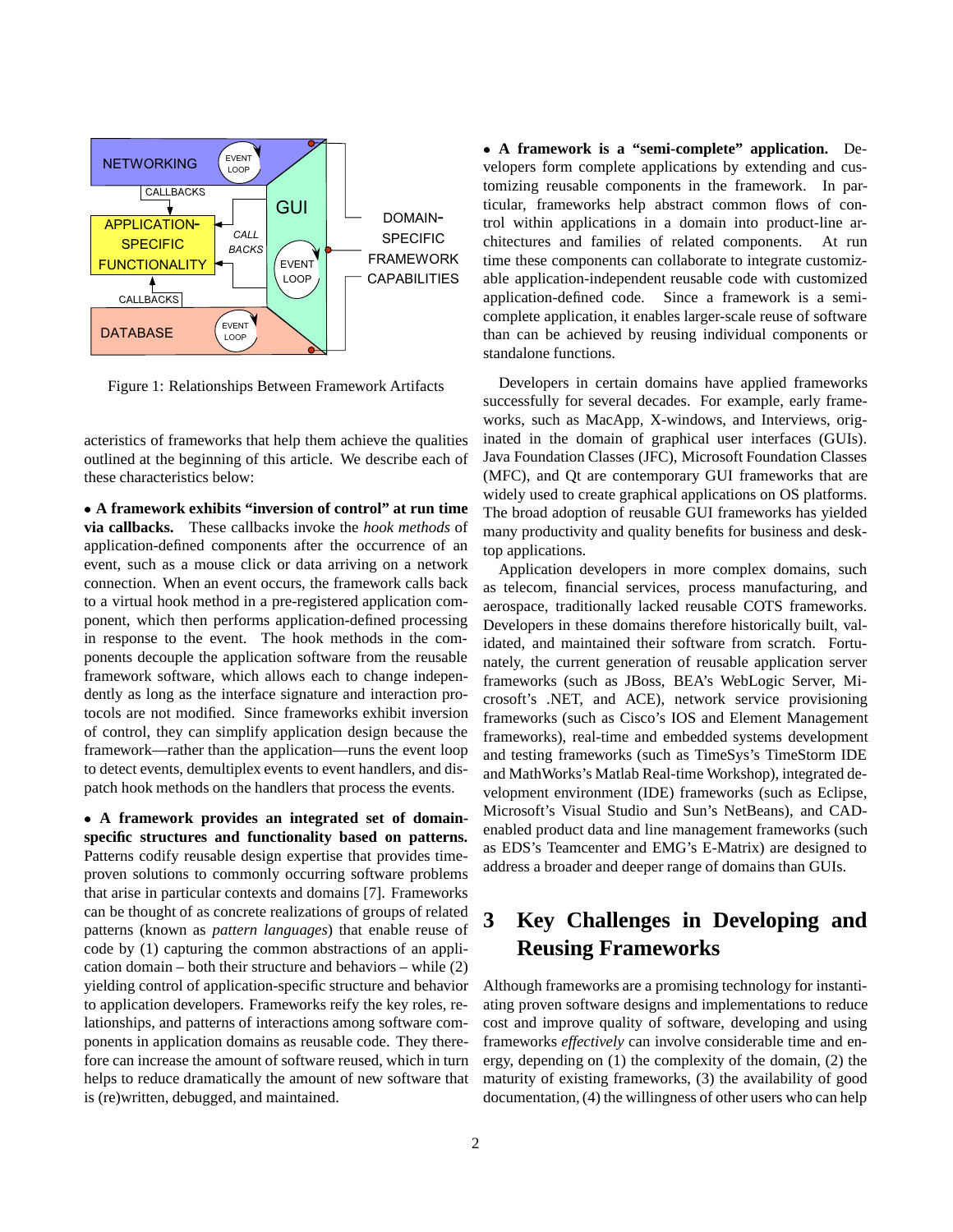(*e.g.*, mailing lists and other news groups on the Internet), and (5) the ability of developers to master key concepts, patterns, features and tools associated with frameworks. When confronted with these challenges, software developers often need perform the following activities:

- Determine if a particular framework applies to their problem domain and whether it has sufficient quality to be an effective solution.
- Evaluate whether the time spent learning a framework outweighs the time saved by reuse.
- Learn how to debug applications written using a framework.
- Identify the performance implications of integrating application logic into a framework.
- Evaluate the effort required to develop a new framework.

This section explores each of these activities and describes specific steps to follow to succeed with frameworks in practice.

#### **3.1 Determining Framework Applicability and Quality**

Frameworks are most applicable in problem domains where there is considerable commonality in functionality and QoS requirements of solution space, yet each solution may vary in certain respects, thereby necessitating a framework to manage points of commonality and variability. For example, Xerces provides a powerful framework for parsing and validating the conformance of XML data to a specific document type definition (DTD) or schema. Xerces also enables the construction of data from XML files to build applications, such as XML-savvy web servers, vertical applications that use XML as their data format, and on-the-fly validation for XML editors. The key commonality handled by the Xerces framework in all these applications is the XML parsing required to build applications that can then process the XML content in different ways using different programming languages, such as C++, Java, and Perl.

Some specific steps to take when deciding whether a framework can be used for a particular application or domain include:

- Having domain experts and product architects identify common functionality with other domains and conduct a study of available COTS frameworks to address domainspecific and domain-independent functionality during the design phase of a project.
- Conduct pilot studies that apply various COTS frameworks to develop representative prototype applications. Such pilot studies can be conducted as part of an iterative development approach, *e.g.*, the Spiral model or eXtreme Programming (XP).

The goal of these steps is to identify the capabilities of existing frameworks and determine the level of effort required to integrate domain- and product-specific logic with the selected framework(s).

It's important to recognize, however, the suitability of a framework for a particular application may not be apparent until the learning curve has flattened, which often occurs on the second and successive projects that use the framework. Since application developers can take 6-9 months to become highly productive with frameworks on their own, hands-on mentoring and training courses can help developers master a new framework more quickly and effectively. Application developers can also mitigate the effects of the learning curve by prototyping and incrementally focusing on subsets of the framework that are immediately applicable to their most immediate task at hand.

Applicability is only part of the criteria for evaluating a framework, however. The other part is *quality*, *i.e.*, how to identify a good framework from a bad framework. Some specific issues to consider when evaluating the quality of a framework include the following:

- Will the framework allow applications to cleanly decouple the callback logic from the rest of the software, *i.e.*, will the framework become too tightly coupled with the development, debugging, future enhancement, and maintenance of other parts of the software?
- Can applications interact with the framework via a narrow and well defined set of interfaces and facades [7]?
- Does the framework document all the API's that are used by applications to interact with the framework, *e.g.*, does it define pre-conditions and post-conditions of callback methods via contracts?
- Does the framework explicitly specify the startup, shutdown, synchronization and memory management contracts available for the clients?

#### **3.2 Evaluating the Economics of Frameworks**

Although frameworks as defined in Section 2 are designed as reusable software, in practice their (re)usability often depends on how well they model the commonalities and variabilities across application domains, such as business data processing, telecom call processing, graphical user interfaces, or realtime middleware. By leveraging the domain knowledge and prior efforts of experienced developers, frameworks provide solutions to common problems, and provide ways to extend and customize existing infrastructure to create domain specific solutions for domain-specific problems and software design challenges. Unless the effort required to learn the framework can be amortized over many projects, however, this investment may not be cost effective and it may be better to build new capabilities in-house rather than reuse existing frameworks.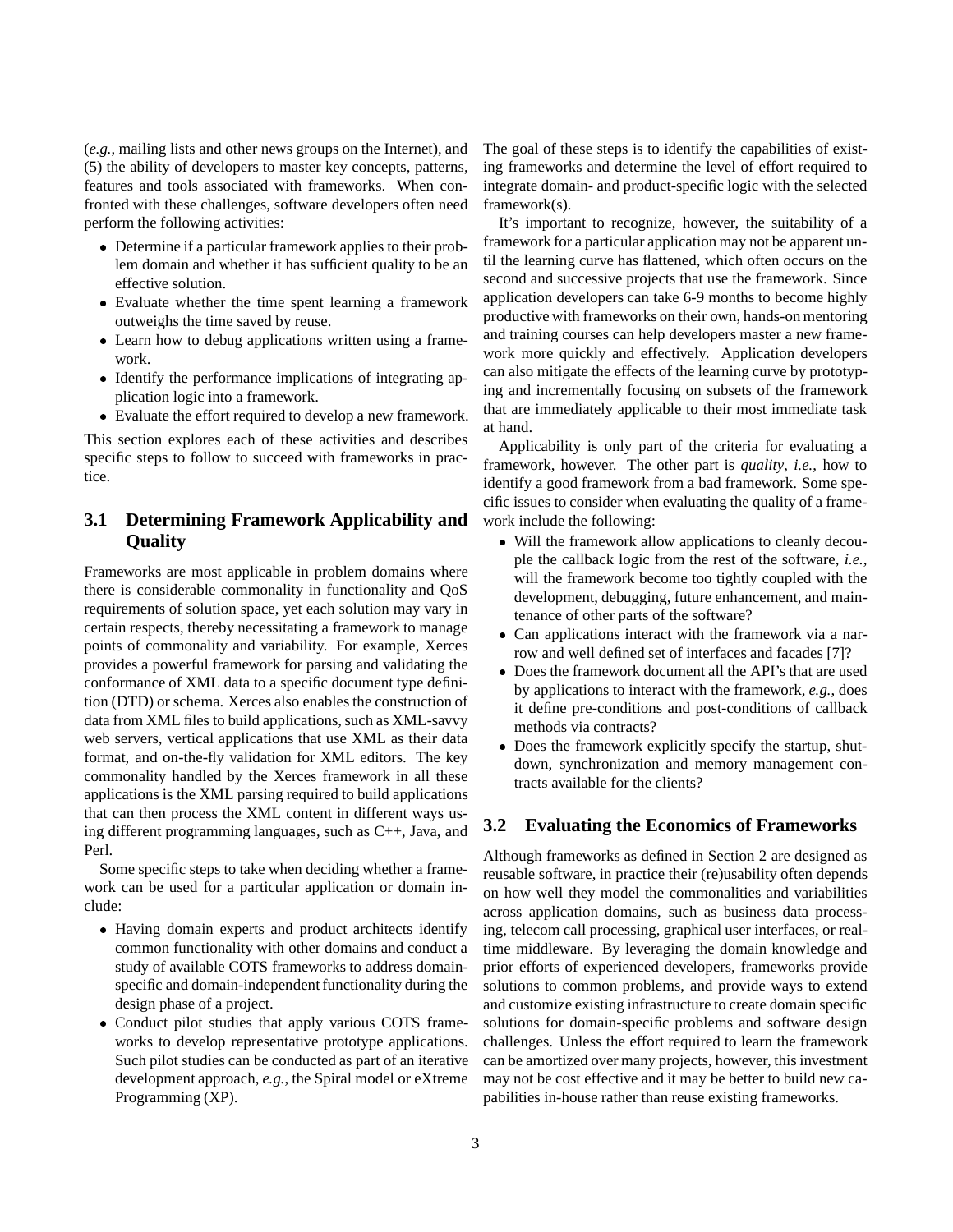Some specific steps to take when deciding whether to reuse an existing framework or build the code include [8]:

- **Determining effective framework cost metrics**, which measure the savings of reusing framework components vs. building applications from scratch.
- **Conducting cost/effort estimations**, which is the activity of accurately forecasting the cost of buying, building, or adapting a particular framework.
- **Performing investment analysis and justification**, which determines the benefits of applying frameworks in terms of return on investment.

COCOMO 2.0 is an example of a widely used software cost model estimator that can help to predict the effort for new software activities. The estimates from these types of models can be used as a basis of determining the savings that could be incurred by using frameworks. A challenge confronting software development organizations, however, is that many existing software cost/effort estimation methodologies are not well calibrated to handle reusable frameworks or standardsbased frameworks that provide subtle advantages, such as code portability or refactoring. Additional research is therefore necessary to characterize the appropriate techno/economic criteria for selecting frameworks.

### **3.3 Effective Framework Debugging Techniques**

Frameworks often hide interactions in a way that makes debugging applications developed using frameworks hard. As shown in Figure 1, frameworks exhibit inversion of control at run time via callbacks to component hook methods after the occurrence of an event, such as a mouse click or data arriving on a network connection. When an event occurs, among other things the framework calls back to a virtual hook method in a pre-registered application component, which then performs application-defined processing in response to the event. The implementation of the hook methods within the components decouple the application or the business logic from the reusable framework software, which allows each to change independently as long as the interface signature and interaction protocols are not modified.

There are, however, various issues that complicate the debugging of applications developed using frameworks. For example, application developers may not be intimately familiar with a framework's design and implementation, which may lead to subtle bugs caused by misinterpretations of an interface's semantics and protocols. Moreover, complex and errorprone memory management rules may be required for languages like C++ that don't support automatic garbage collection. Some frameworks also require application developers to follow subtle initialization and termination protocols that designate the order in which objects are created or destroyed. Failure to follow these protocols correctly can yield problems that are hard to trace and debug.

Traditional techniques used for debugging applications, *e.g.*, using a debugger to step through the application and verifying the state information, is often ineffective for applications built using frameworks since bugs commonly stem from faulty assumptions and misconceptions about the interactions hidden by a framework. A more effective way to debugging framework-based applications is to use the following tools that:

- 1. Track lifetimes of objects by monitoring their reference counts.
- 2. Monitor the internal request queue lengths and buffer sizes maintained by the framework.
- 3. Monitor the status of the network connections in distributed systems.
- 4. Track the activities of designated threads in a thread pool.
- 5. Trace the SQL statements issued by servers to backend databases.
- 6. Identify priority inversions in real-time systems.
- 7. Track authentication and authorization activities.

Though there are many general-purpose software debugging tools, there are few widely-used commercial tools that support effective framework debugging. It is often necessary for projects to develop flexible framework debugging tools that integrate the individual tool features listed above and can be configured to suit the framework being debugged. For example, debugging tools enterprise application frameworks provide some common capabilities, such as tracking object lifetimes, network connections, threading policies, database activity, and security. Moreover, since frameworks are often specialized for particular domains, good debuggers require a deep understanding of the framework's design rules to be effective. An example of such a tool is OCI's OVATION, which is an open-source tool that helps developers debug distributed applications by capturing and visually presenting (1) interdependencies between processes, threads, components, and objects, (2) timing information for messages in absolute time and relative to user-defined milestones, and (3) important epochs, such as client/server pre- and post-invoke.

Some specific steps that can be taken to reduce complexities in testing and debugging applications using frameworks include:

1. **Performing design reviews** early in the application development process to convey the type of interactions between the framework and the application logic. For example, application developers should understand the callback points in a framework and use these as starting points to help debug their applications.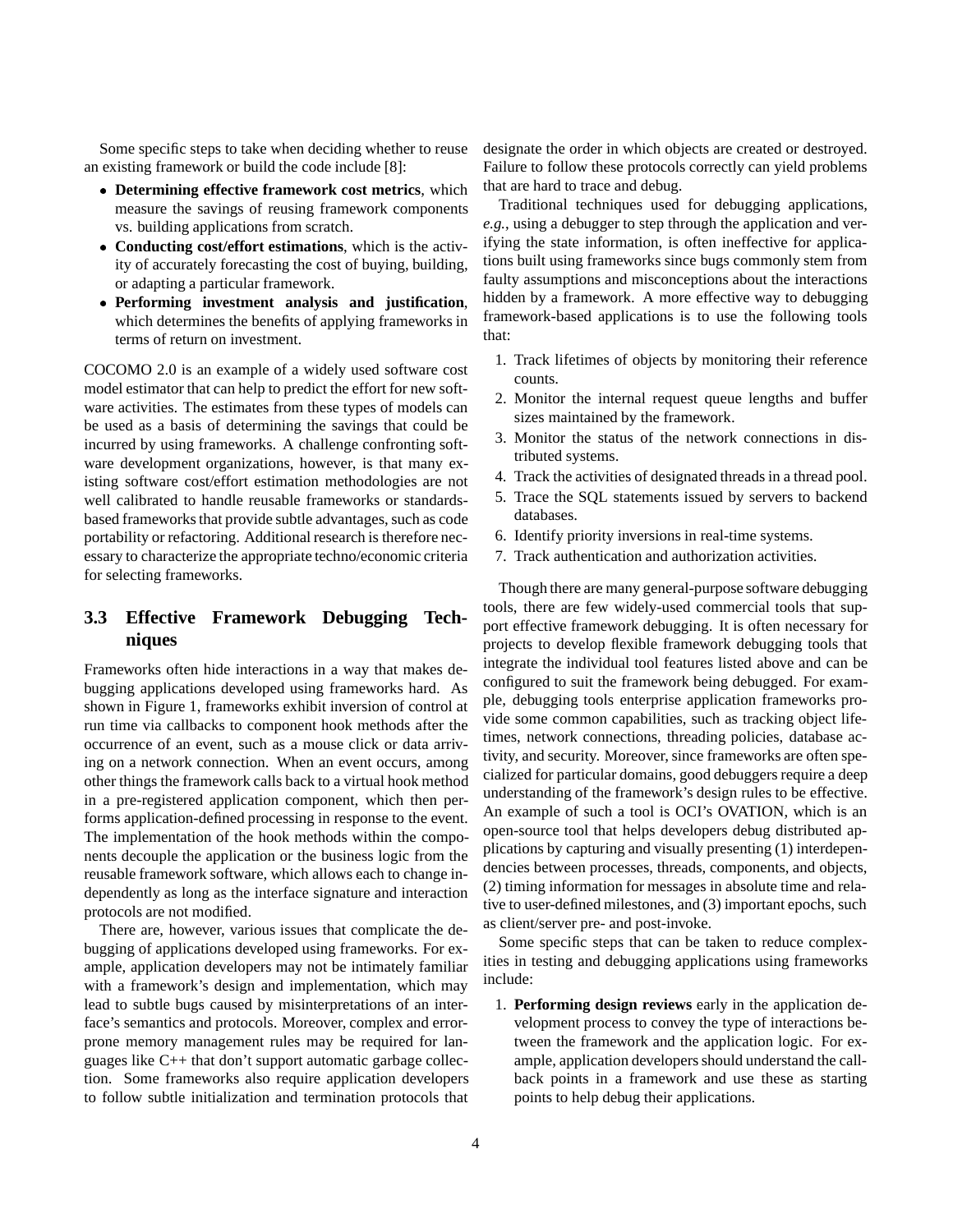- 2. **Conducting code inspections** that focus on common mistakes, such as incorrectly applying memory ownership rules for pre-registered components with the frameworks.
- 3. **Selecting good automated debugging tools**, such as memory bounds checkers and code coverage instrumentation/analysis tools that help application developers identify and pinpoint common problems such as Rational Purify, Valgrind, and Compuware Boundschecker.
- 4. **Developing automated regression tests** that exercise various framework capabilities in the context of application scenarios to get a better understanding of the strengths and weaknesses of the framework. Distributed continuous quality assurance tools, such as those shown at www.dre.vanderbilt.edu/scoreboard, can help to identify problems throughout the development cycle.

### **3.4 Identifying Framework Memory and Performance Overhead**

Though well-written frameworks can enhance application developer productivity, they can also incur significant memory and performance overhead due to their additional generality and capabilities. Understanding these time and space overhead implications of frameworks is essential for performancesensitive applications that use frameworks along their critical path. For example, frameworks that are used to invoke remote operations (such as CORBA and Java RMI) typically manage OS resources (such as socket connections, threads, locks, and shared memory), which can add considerable overhead to if they aren't designed, implemented, or optimized properly. Common sources of time/space overhead in frameworks stem from the following factors:

- **Event dispatching latency**, which is the time taken by a framework to callback application handlers when events arrive.
- **Synchronization latency**, which is the duration of time spent trying to grab and release locks along the critical path in single-threaded and multi-threaded mode of operation within a framework.
- **Resource management latency**, which is the duration of time spent trying to allocate and release resources, such as memory, and socket handles in single-threaded and multi-threaded mode of operation.
- **Framework functionality latency**, which is the time spent by the thread of control within the framework for each operation it handles.
- **Dynamic memory overhead**, which often involves the resources used to address the sources of latency outlined

above. For example, a framework could cache memory allocated dynamically to reduce event dispatching latency, which in turn could increase the runtime memory of the applications that use the framework.

 **Static memory overhead**, which is the amount of additional disk space that an application uses when using a framework, *e.g.*, due to additional framework code that is linked into an application, even though the application may not necessarily use it.

Some specific steps to take when evaluating the performance of applications developed a framework include:

- Conducting a systematic engineering analysis to determine the features and properties (such as scalability, tolerance to commonly occuring faults, and predictability) required from a framework. Frameworks often perform well when a limited set of their features are used, but will perform poorly when many features (or a certain combination of features) are used.
- Developing test cases to empirically evaluate the overhead associated with every feature and combination of features. Applications in different domains may require different types of data. For example, real-time applications may require predictable low latency, whereas scientific visualization applications may require high throughput. The test cases should evaluate the required characteristics.
- Locating third-party performance benchmarks and analysis to compare with the data collected. Techniques for developing benchmarks including regression benchmarking are available [9] as good reference material to develop framework benchmarking testbeds.

#### **3.5 Evaluating the Effort to Develop a New Framework**

Despite the depth and breadth of existing COTS frameworks, developers can still encounter situations where no existing frameworks are applicable for their domain or product needs. For instance, the event loop mechanisms used to provide inversion of control in existing frameworks don't always integrate seamlessly with legacy application components. Likewise, existing frameworks may not be able to meet performance requirements or may provide insufficient information via callbacks for applications operating in certain domains (particularly applications with stringent QoS requirements). Existing frameworks may also be unusable due to lack of support for a particular programming language or operating system. In these situations, software teams may need to develop their own frameworks to accommodate the requirements in their domain.

Given how hard it is to develop software in general, it should be no surprise that developing high quality, extensible, and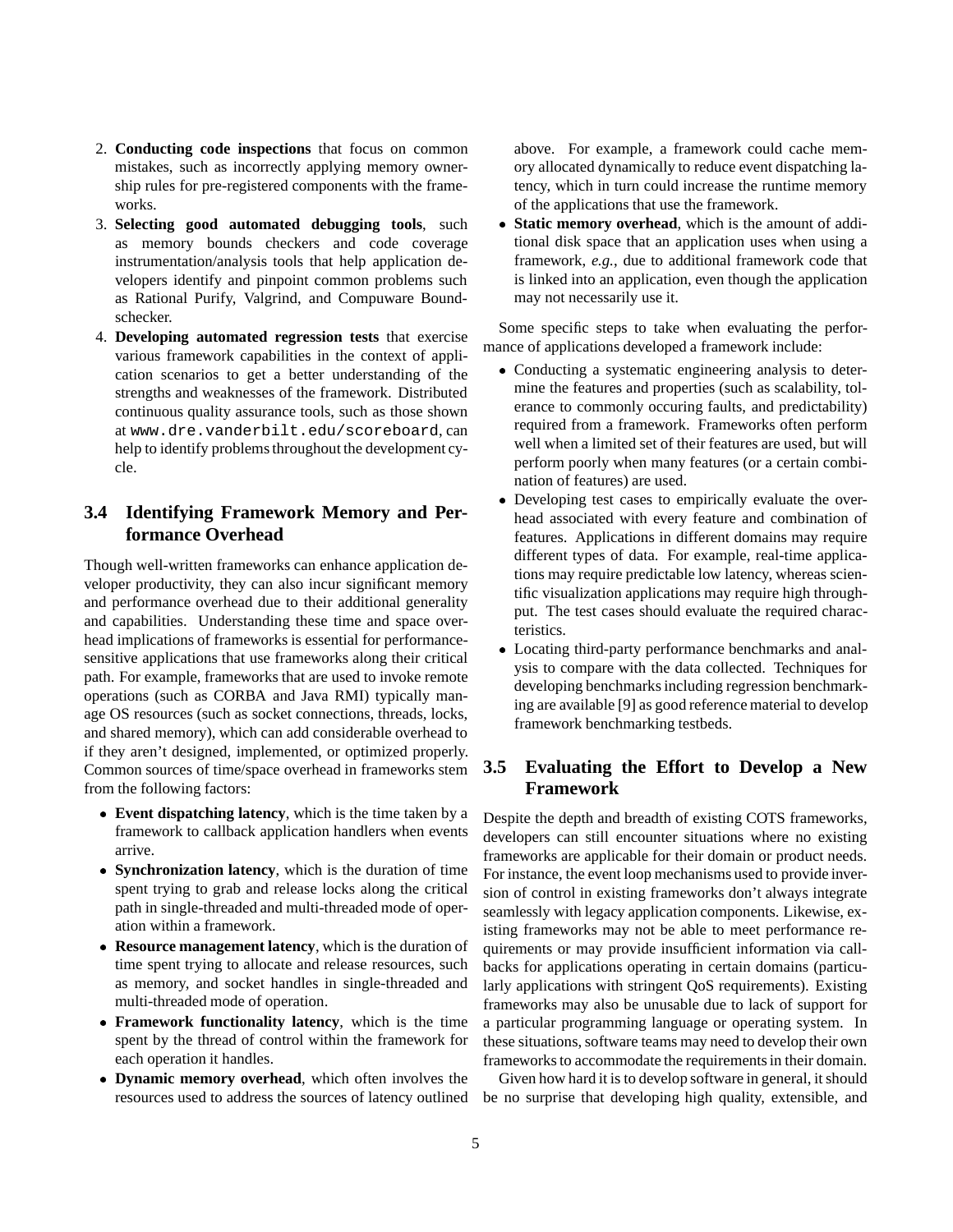reusable frameworks is even harder [6]. A key challenge of designing frameworks is to decompose the framework's capabilities into a set of reusable classes, while simultaneously anticipating future uses and changes. Some specific issues that should be addressed when developing a new framework include determining:

- Which classes should be fixed, thus defining the stable shape and usage characteristics of the framework. If key interfaces in a framework aren't stable, it may be hard for users to understand and apply the framework effectively and efficiently because there will be too many degrees of freedom.
- Which classes should be extensible, *e.g.*, by subclassing or template instantiation, to support adaptation necessary to use the framework for new applications. If a framework can't be extended, then users can't customize it for their needs, which makes it hard to accommodate a diverse set of applications and use cases that were not foreseen during the framework's initial design.
- Determining the right protocols for startup and shutdown sequences of operations. If the application developers cannot pick and choose the initialization and termination sequences of framework operations, the lifetimes of the application and framework can get coupled in complex ways, which can reduce flexibility significantly.
- Developing right memory management and re-entrancy rules for the framework. If the framework can be used by multiple threads, framework developers should provide mechanisms to serialize access to shared data and yet determine ways to provide increased concurrency for better performance by minimizing excessive locking.
- The right set of narrow interfaces that can be used by the clients. Too narrow an interface can lead to restrictions and place undue burden on the application, whereas too broad an interface can lead to confusing API usage.

The diversity of the domains in which frameworks can be applied make it hard to define a single universal strategy for developing frameworks, *i.e.*, hard-won experience and insights are crucial ingredients to success. In general, however, welldesigned frameworks are often developed via a systematic process of identifying the commonality and variability [10] of policies and mechanisms in a particular application domain. The commonality should be factored into stable reusable class interfaces. The variability should be factored into reusable classes whose implementations conform to a common interface so they can be substituted easily to meet the needs of particular applications in particular contexts.

Fortunately, there are now many documented patterns [7] and pattern languages [1] that can help guide and accelerate the design and implementation of frameworks by enabling developers to reuse higher-level software application designs, such as publisher/subscriber architectures, micro-kernels, and brokers [11]. These design artifacts represent some of the key strategic aspects of complex software systems. If they are understood and applied properly via frameworks, the impact of many vexing complexities can be greatly alleviated. Even so, however, it may take a number of iterations to get the design and implementation of a framework right. To get a good return on the investment needed to develop a good framework, therefore, this effort must be amortized over multiple applications and projects, otherwise the investment may simply not be cost effective.

## **4 Concluding Remarks**

The past decade has yielded significant progress in the development and reuse of frameworks. As a result, we now have frameworks based on open standards, such as Java and CORBA, that provide a portable and interoperable set of software artifacts, such as interoperable security, distributed resource management, and fault tolerance services. In the future, many applications will be assembled by integrating and scripting domain-specific and common "pluggable" framework components, rather than being programmed from scratch like they are today. Key topics and domains that will benefit from the foundational work on frameworks conducted thus far include:

- **Distributed real-time and embedded systems**. An increasing number of patterns associated with frameworks for concurrent and networked systems have been documented recently [12, 1]. A key next step is to develop frameworks for distributed real-time and embedded (DRE) systems, which extends earlier efforts to focus on effective strategies and tactics for managing key QoS properties in DRE systems, including network bandwidth and latency, CPU speed, memory access time, and power levels. Since developing high-quality DRE systems is hard and remains of a "black art," relatively few reusable patterns [13] and frameworks [14], exist for this domain today. We expect an increased focus on DRE systems in the future, however, as reusable framework technology matures, together with the development tools, techniques, and processes that enable frameworks to be applied successfully in the DRE domain.
- **Mobile systems**. Wireless networks are becoming pervasive and embedded devices are become smaller, lighter, and more capable. Thus, mobile systems will soon support many consumer communication and computing needs. Application areas for mobile systems include ubiquitous computing, mobile agents, personal assistants, position-dependent information provision, remote medical diagnostics and teleradiology, and home and office